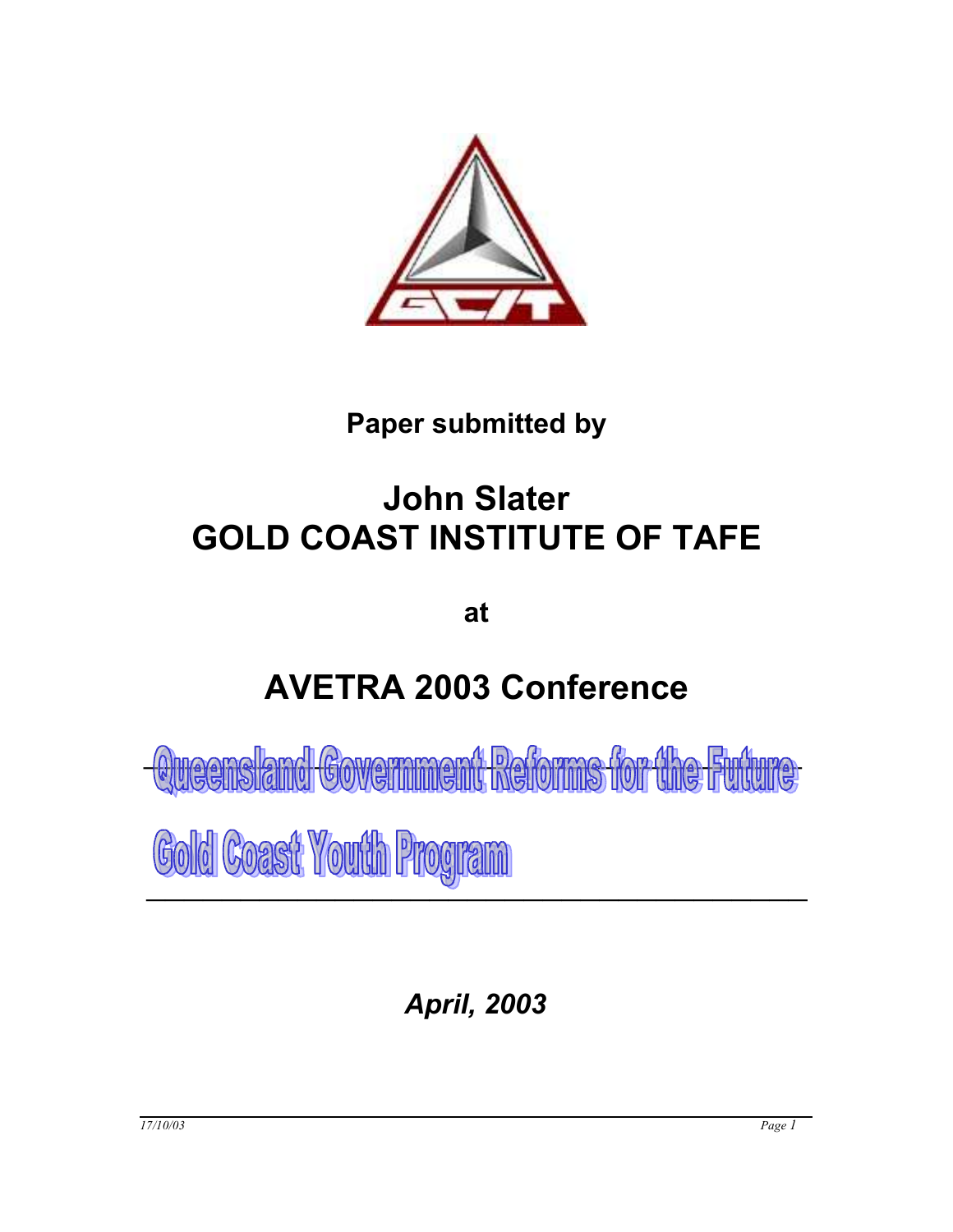# **Introduction**

Since its inception, the GCIT Youth Program has enrolled 2500 "Youth at Risk" and has provided a 'hands on' approach to behavioural management, literacy, numeracy, vocational training, life skills and work experience. Students are provided with a flexible learning environment to which they respond readily. This program provides a second chance for many young students.

# **The Gold Coast's Unique Position**

"The Gold Coast has large and special needs in relation to the management of young people in the transition from school to further education and training and to work. The scale arises from the very rapid population growth, largely dependent on migration flows to the City and the prospective rapid increases in school retention rates.

The special need arises from the nature of the economic and employment base with a heavy dependence on service industries and a predominance of small business. The need is highlighted by the transient nature of the population and the absence of established family networks for many.

The Gold Coast has a glitz and glamour image, however there are parts of the Gold Coast that are among the most disadvantaged in Queensland." *Excerpt from 'Environmental Scan 2001—Gold Coast Youth Commitment. (GCYC)'*

To support this finding from the Gold Coast Youth Commitment Environmental Scan, the Gold Coast City Council has recently released a report – *Gold Coast – innovation City 2003* – which was undertaken by KPMG and University of Queensland.

The following findings were reporting with regard to the Social factors impacting upon the city.

Some facts about the Gold Coast:

- Australia's fastest growing city largest population growth rate of any single municipality in Australia over the last 25 years
- Population  $-441,736$  –as at the 2001 census
- Growth has been driven by economic, technological, cultural, social and value changes that are occurring in Australia
- 83% of annual population growth is attributable to inward migration
- This steady growth has had a significant impact on infrastructure and services.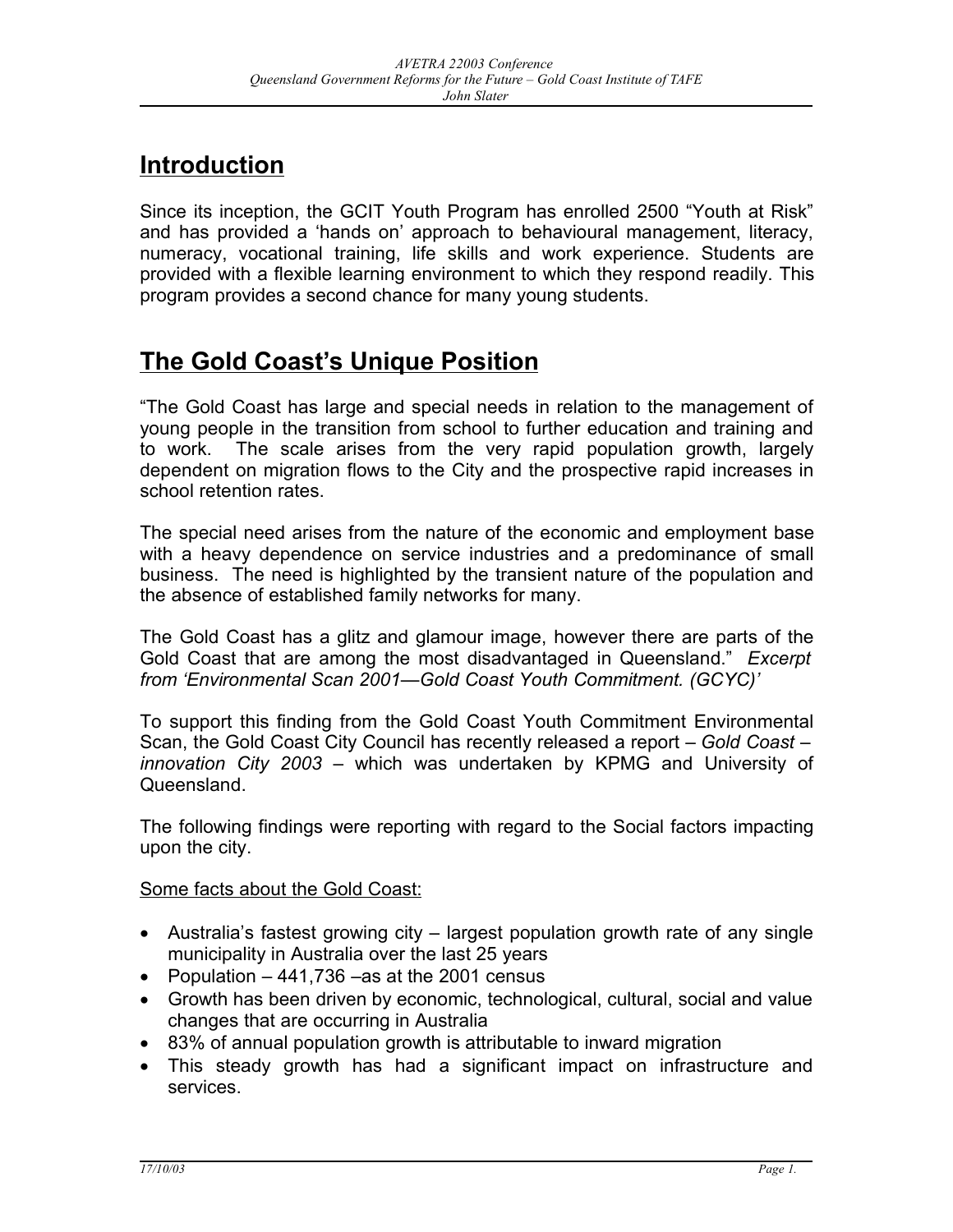#### Social Indicators (when compared to other regions)

- The Gold Coast younger age brackets are expected to grow in comparison to Queensland
- Lower household income per capita
- Higher unemployment rates
- Lower proportion of people with degrees or higher education
- Higher proportion of people of one parent families with dependent children
- Highest rates of child protection notifications in the State
- Highest number of domestic violence applications and orders granted in the **State**
- Highest number of Youth homelessness in the State
- Higher than average rates of family poverty
- Higher rates of unemployment than the state and national averages
- Youth unemployment at 19.6% (15 to 24 years ) national average is 15.7%
- Highest proportion of sole parents in the state

# **History**

In 1997 it became apparent that existing Literacy and Numeracy classes at the Gold Coast Institute of TAFE (GCIT) needed to be adapted to assist youth who had different needs from adults attending community classes. A separate Youth Program was developed where delivery had a youth focus, to which they could relate. Youth related and career issues were also discussed and researched with the assistance of a variety of guest speakers.

Since these early beginnings, the Gold Coast Institute of TAFE (GCIT) has been involved in the delivery of our 'Youth Program' since 1997. Since its inception, GCIT has enrolled over 2500 'Youth at Risk' and provided a 'hands on' approach to behavioural management, literacy, numeracy, vocational training and work experience. The 'Youth at Risk' Programs are managed through our Access Faculty, acting as a coordination point for the program throughout the Institute.

#### **Some Milestones in the Development of the GCIT Youth Program 1997 – 2003**

The GCIT Youth Program has been in operation since 1997. The following history details how GCIT have used different strategies to formulate a successful Youth Program: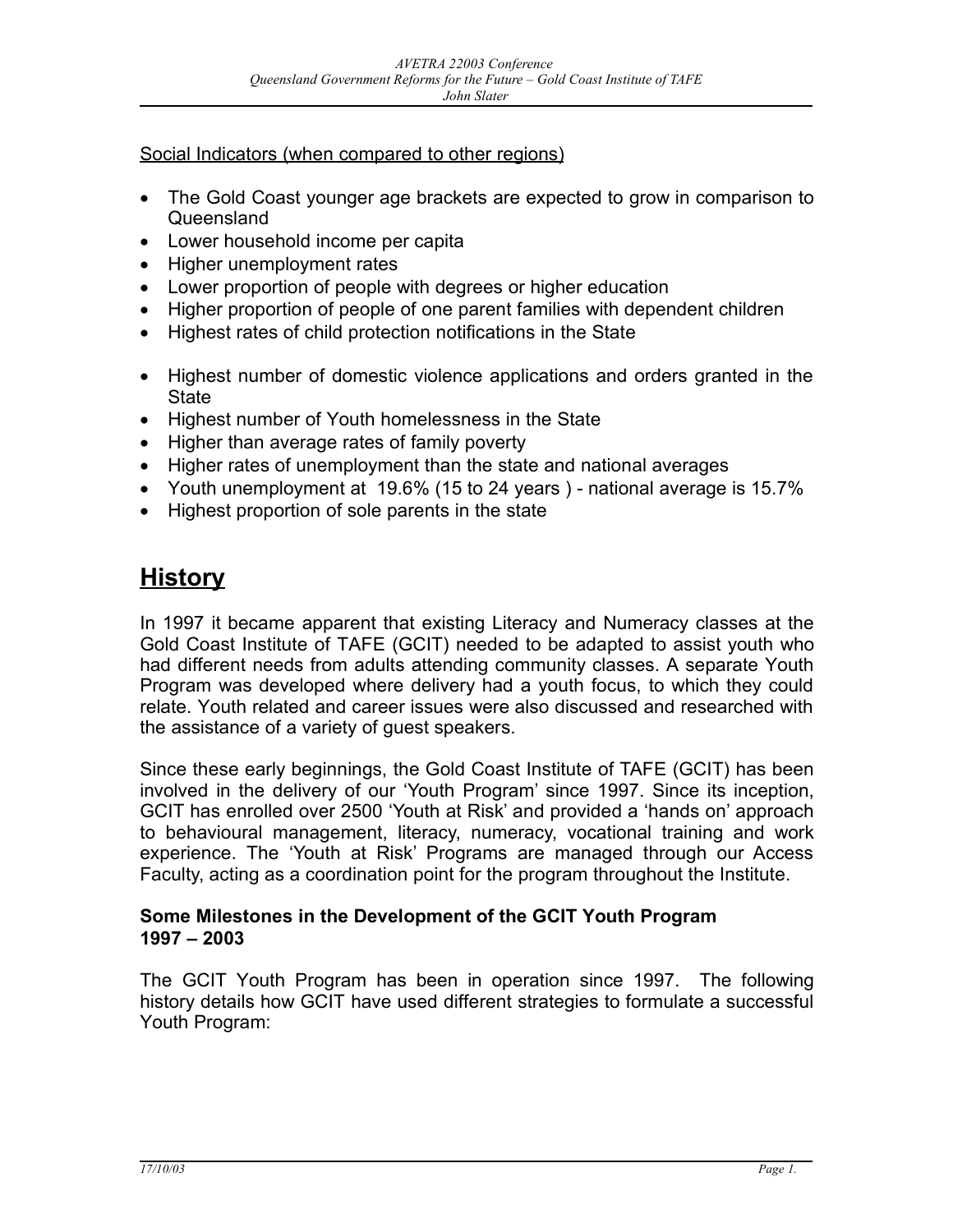- **1997:** It becomes apparent that existing GCIT Literacy and Numeracy classes need to be adapted to assist Youth who have different needs to community adults. A separate Youth program is developed; initially using profile funding and delivery having a youth focus, to which students can relate. Youth related and career issues are also discussed and researched with the assistance of a variety of guest speakers.
- **2000:** Funded by Dept of Education, GCIT went into a successful 'alternate schooling' partnership with Keebra Park State High School, therefore extending the opportunity to 12 – 15 years olds.
- **2000:** Funded by DET *Responsive Funding (QAELLN)* and *Competitive Purchasing (Language, Literacy & Numeracy 2000)*, GCIT combines a Literacy & Numeracy Program to NRS Levels 2 & 3 with Vocational Training to encourage students to make career choices.
- **2001:** Following a visit to the GCIT Youth Program, The Honourable Matt Foley, Minister for Employment, Training and Youth, pledges *2001 Youth Access Funding*. This allowed for students to combine Literacy & Numeracy studies with 100 hours of Vocational subjects, thus achieving a full Certificate I in Vocational Access and direct entry into traineeships and further study.
- **2001:** A percentage of students were struggling with Literacy & Numeracy at NRS Levels 2 & 3 and were unable to progress. **Youth Pathways Program** developed to provide NRS Level 1 & 2 training, plus behavioural management so that students could progress onto the GCIT Youth Program and increase their ability to cope. Funded by DET *Youth Re-Connected Initiative*.
- **2001:** Griffith University recognise GCIT Youth Program innovative assessment and delivery strategies and invite partnership for national research (ARC Linkages research grant) into Youth, Numeracy and Employment. Project is developing a highly respected testing instrument which will have real application to industry, and link literacy and numeracy needs and skills to vocational programs.
- **2002:** GCIT collaborates with Gold Coast State High Schools, Referral Organisations and Youth Support Agencies to determine numbers of Youth at Risk and their needs. The program provided:
	- a. In-School Vocational Training for 60 youth at risk, and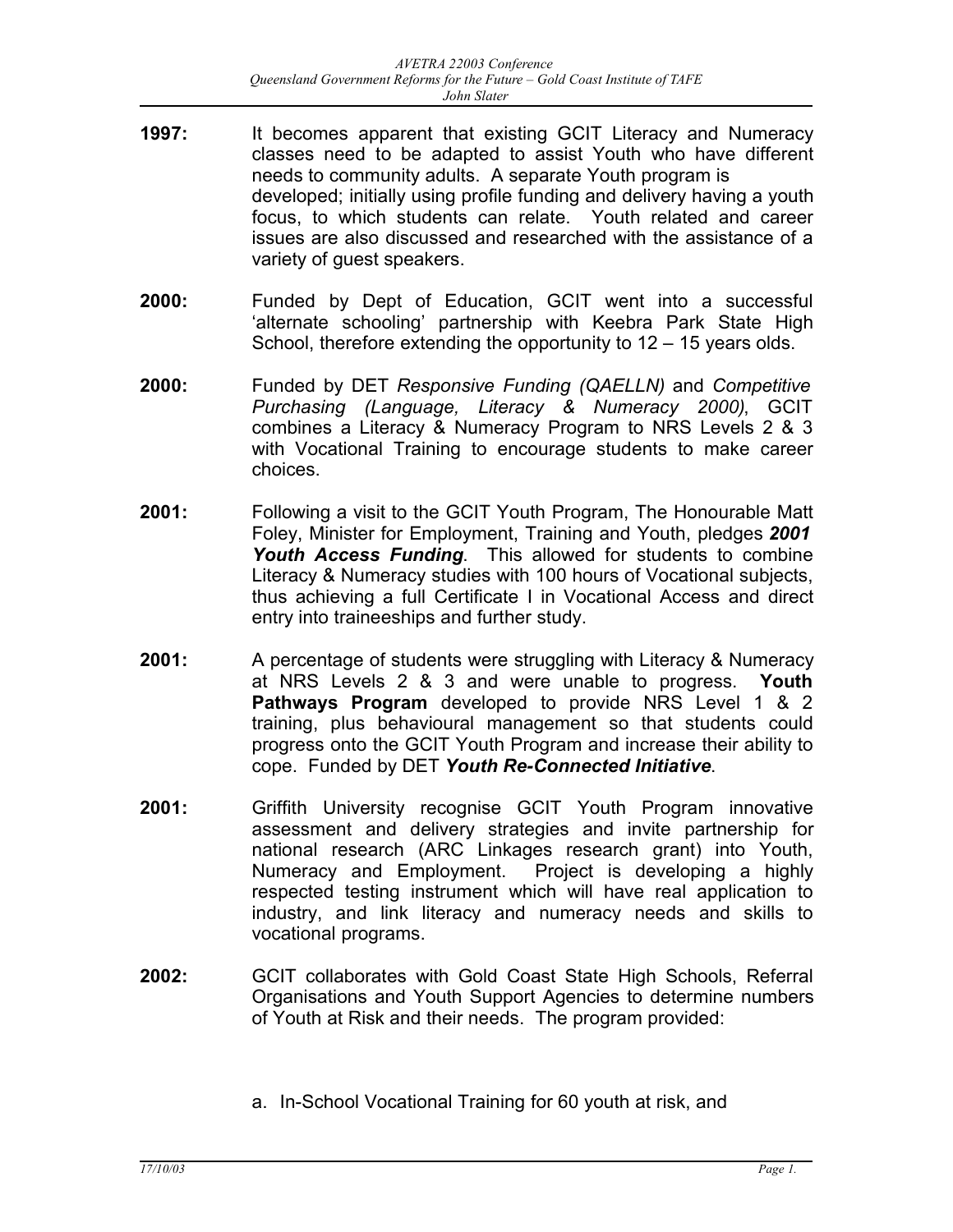- b. 2 x Vocational subject training for 30 ex **Youth Pathways Program** students.
- **2002:** Collaboration with the GCIT Indigenous Community Advisory Board reveals an immediate need for an Indigenous Specific Youth Program. This incorporates Cultural History and Awareness with Literacy, Numeracy and behaviour management. Responsive Funding (QAELLN) funds a one-off pilot program.
- **2002:** The Youth Program received the Premier's Award for Excellence in Public Sector Management – Focussing on our People category

# **Aims and Objectives**

Our aim is to direct young people, who are especially disenchanted with the whole education system, towards taking responsibility for their own educational welfare and to instil in them a love of learning, which we hope will last a lifetime.

Additionally we endeavour to assist students to obtain part/full time employment, traineeships or apprenticeships, to return to school to complete Years 11 & 12 or to undertake further educational studies.

Prior to commencing study with us, students attended either state or private high schools, but for a variety of reasons the conventional school system was not suitable and consequently, the youth have become 'at risk'. Some of the reasons include breakdown in the family unit, behavioural problems, drug and/or alcohol abuse and an inability to feel comfortable in a large, depersonalised school setting.

# **Ongoing Success**

The success of the program has been reflected in its continued operation, excellent outcomes and ongoing funding. GCIT has used different strategies to formulate a successful Youth Program model that has been recognised as best practice. As a result we have been successful at procuring both DET Competitive Purchasing Tenders and Responsive Funding (QAELLN), in addition to Growth Funds for trailing initiatives from the State Government's Education and Training Reform Framework .

# **Best Practice Model**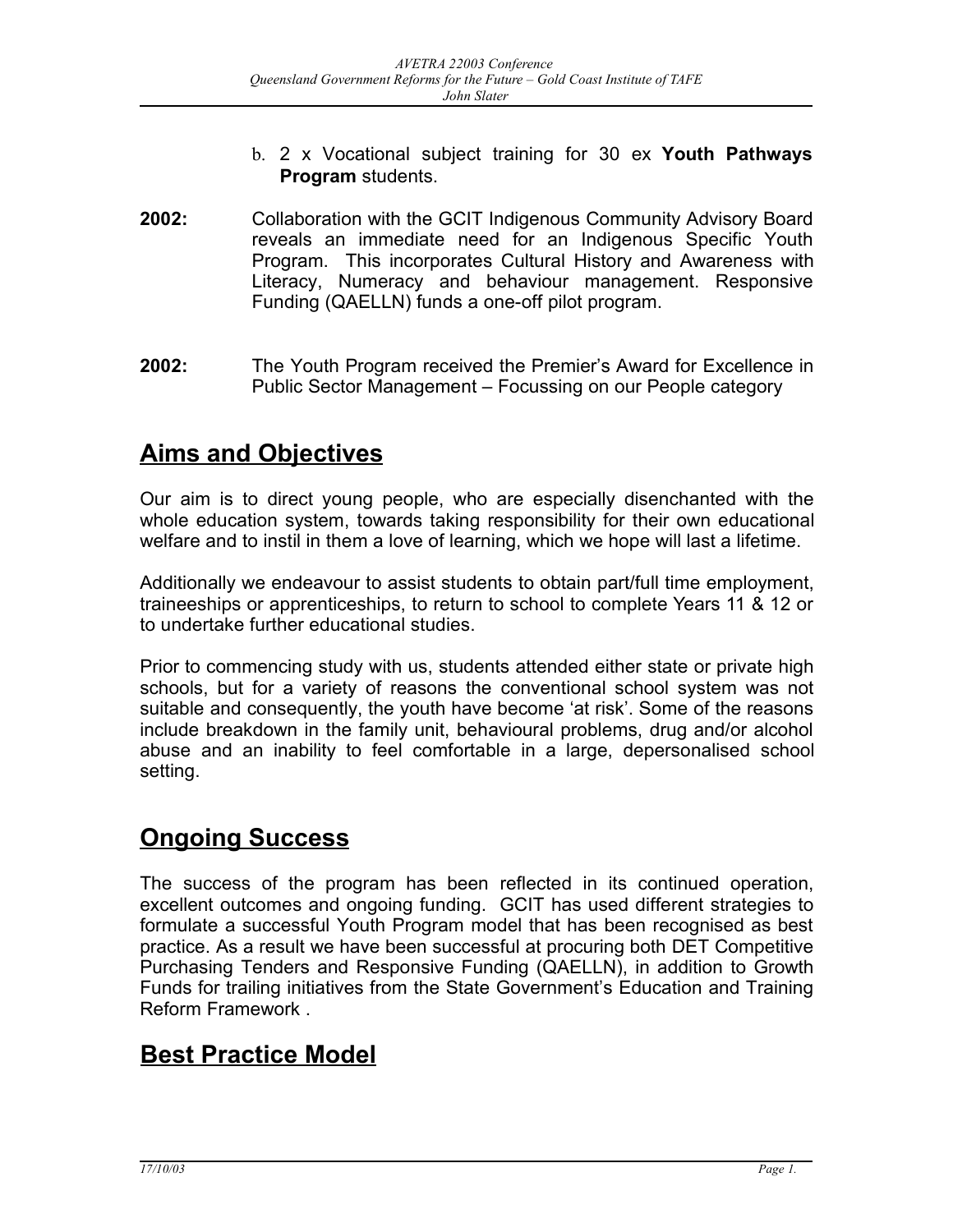The GCIT Youth Program is regarded as a program of excellence for its quality of education and contribution to the young people of the Gold Coast Community.

The Gold Coast Institute of TAFE Youth Program is identified as a leader in the field of educating 'at risk youth' and has gained a reputation for pioneering alternative education. It aims to set the benchmark for 'second chance' education for those young people for whom school does not suit. It is based on a clear vision, staying power, entrepreneurship and the ability to provide quality education to this diverse group.

Teachers and tutors on the GCIT Youth Program have been carefully selected for their experience and ability to effectively manage and teach students classed as being 'Youth at Risk'. Recognised by The Honourable Matt Foley, Minister for Employment, Training and Youth, as being *"a group of outstanding educators",* GCIT has been careful to only nominate training which has suitable and experienced teachers who are able to give a 'Youth Focus' to their delivery.

GCIT also acknowledges the need to form partnerships within the community to meet the diverse needs of our young people. We have established links and networks with many agencies and supporters who provide input and assistance to the Youth Program.

### **Nu mber of Team Members**

The team members of the Youth Program consist of a Coordinator, three to six teachers (dependent on the number of classes funded), all of which have expertise in working with high risk or disadvantaged youth. Additional team members consist of external faculty teachers, six casual tutors, numerous volunteer tutors and administration staff.

Teachers working on the Youth Program continue to keep up-to-date with current educational trends by attending Professional Development and undertaking further study. They have participated in the Green Paper Workshops, facilitated workshops on "Working with Youth at Risk", and are unpaid committee members for various Youth Services organisations on the Gold Coast. GCIT has been involved in various studies and surveys conducted by Griffith University students and has entered into practical placement arrangements for students studying education and behavioural management. This is a positive development, as our future educators will have the necessary skills to work with students at risk of failing.

### **Meeting the State Government's priorities and the vision for the Smart State.**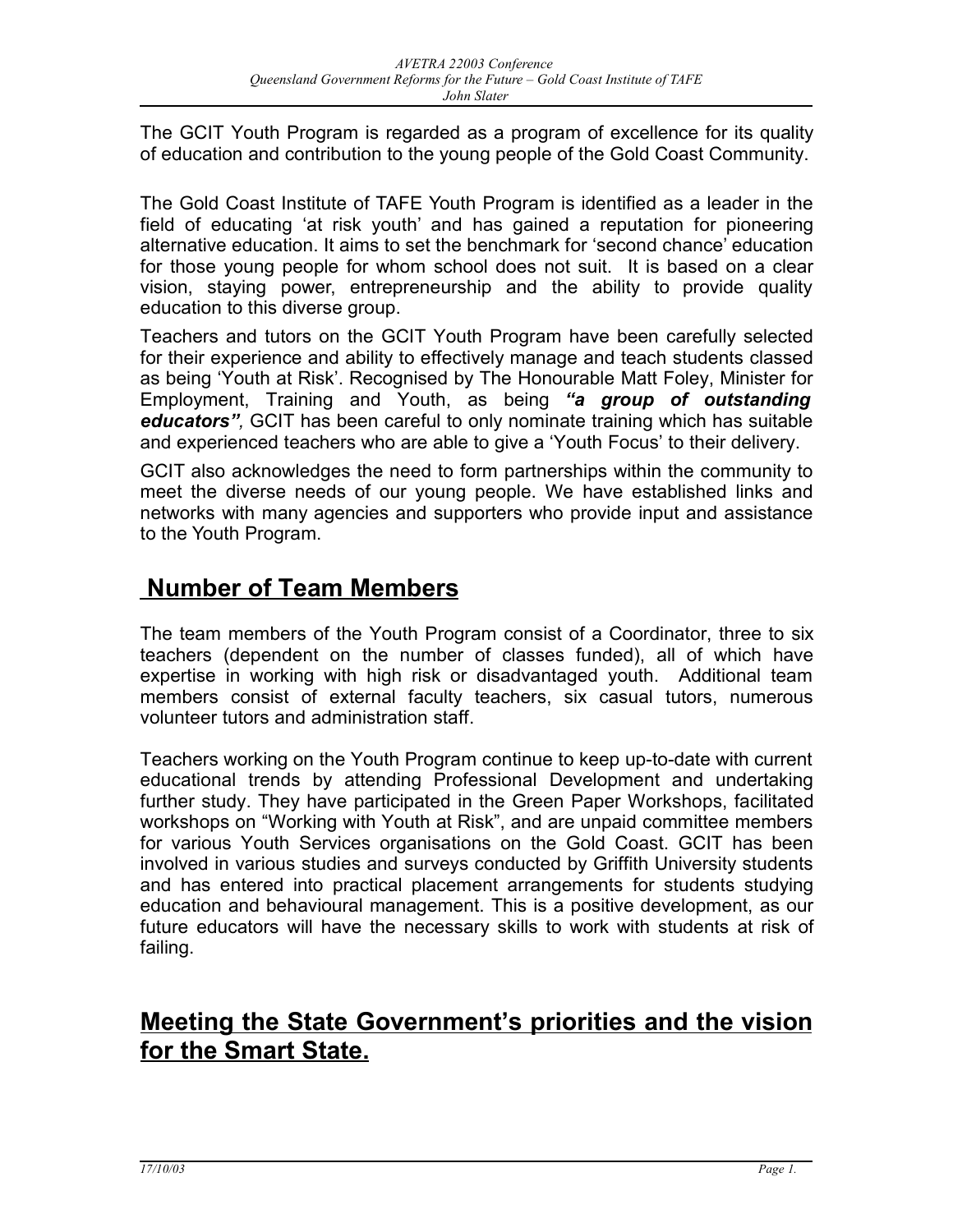GCIT is one of the many parties involved in **The Gold Coast Youth Commitment Forum** that has been formed to adhere to the commitment promises that have been made to youth nationally. The GCYC Forum aims to provide opportunities for every early school leaver on the Gold Coast.

#### **The White Paper and ETRF**

To address the priorities of the White Paper and ETRF, GCIT has undertaken the following initiatives:

- Youth at Risk Youth unemployment in the Gold Coast region is the second highest in Queensland. In collaboration with Education Queensland, GCIT developed the Youth Program to assist those youth at highest risk.
- Expanded User Choice offerings GCIT has increased User Choice delivery hours and has also expanded the scope of qualifications to be delivered under Traineeship or Apprenticeship programs.

#### **Breaking the Unemployment Cycle**

GCIT's Youth Program has developed strong partnerships with Job Network providers, which provide assistance and access to employment services with a clear focus on enhanced job outcomes. We now have a comprehensive register of local employers willing to participate in work placement. This opportunity gives the young people of the program a meaningful experience rather than a purely academic style of study. GCIT maintains links with employers and investigates the possibility of the student continuing with that employer on an employed, apprenticeship or traineeship basis.

#### **Indigenous Programs**

An Indigenous Youth Program was successfully run in commencing in October 2002. It consisted of a Certificate 1 in Vocational Access and/or Certificate II in Workplace Preparation and Practices, selected modules from Certificate II in Aboriginal and Torres Strait Islander Educational & Vocational Access and an 80 hour module entitled "Working Culturally". This module has been specified by the GCIT Indigenous Community Advisory Board as it is generally recognised that Indigenous Youth have an identity problem. This module provided the history, spirituality and cultural aspects of indigenous life and has been proven in a 'Risk Cultural Identity Reclamation Program' to play a dramatic part in behavioural improvement of Indigenous Youth.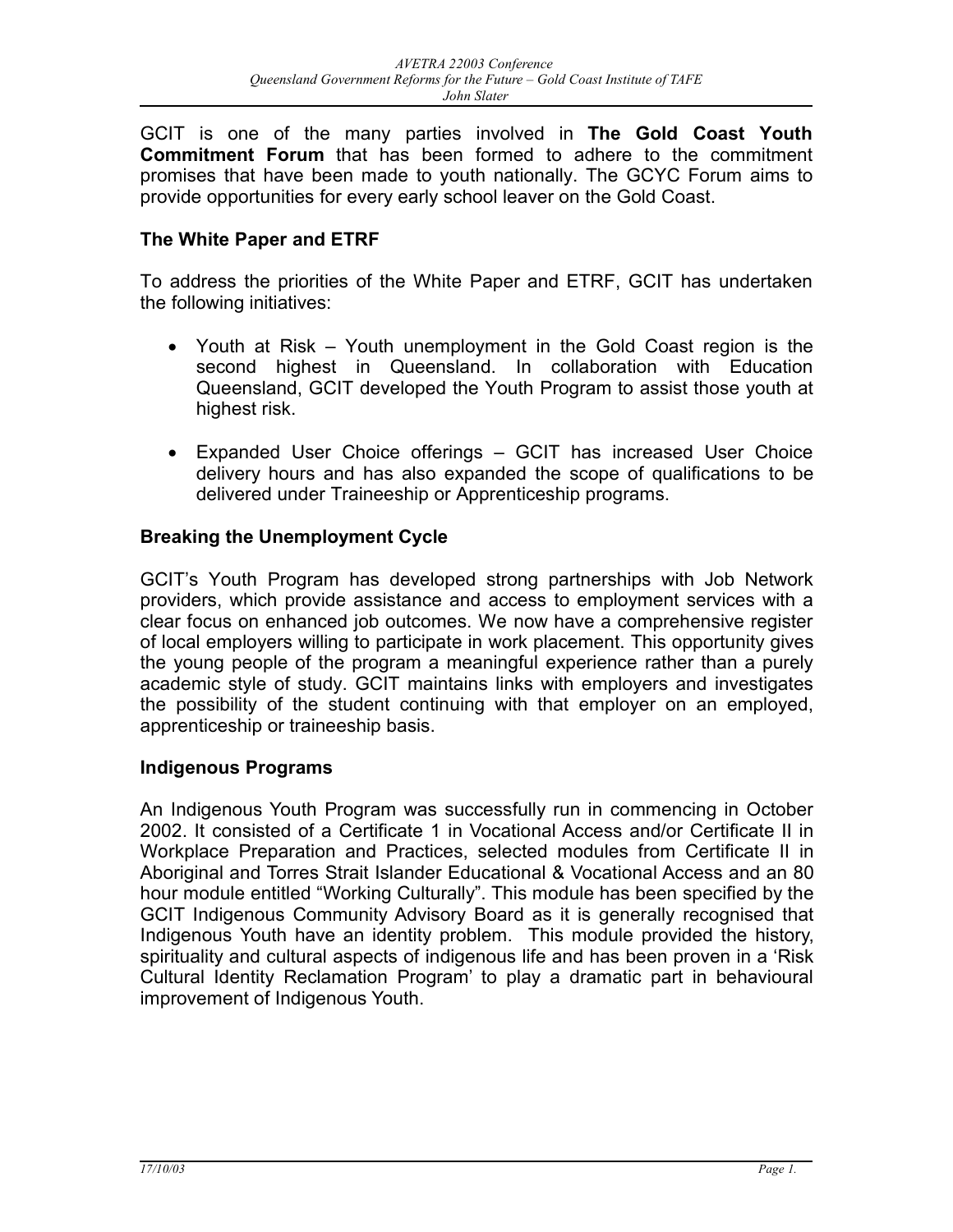### **Strong Partnerships and a commitment to quality, dedication to excellence and provision of improved services**

Underlying the quality and success of the program, is the need to engage all relevant stakeholders in the community. The Youth Program has done this successfully. Stronger relationships between the Youth Program and other community services are vital to the success of the program for a number of reasons:

- Youth at risk require more social supports than traditional schools offer. As the central institution and single most stabilizing influence in the lives of youth, the Youth Program is the logical delivery site for added services.
- Support to the family increases a young person's capacity to learn. The Youth Program is striving to reach demanding achievement targets and has strong motivation to meet the needs of families, with positive spin-offs for educational success.
- Collaborative approaches and utilization of community services and their rich resources extending beyond regular hours through integrated services. This avoids duplication, disjointed programs and allowing the students to 'tell their story' to one person.

We now have established links and networks with the following:

- **Education Queensland**. We have built strong educational partnerships to meet the needs of schools in the Gold Coast and surrounding region.
- GCIT has a continuing partnership with **Keebra Park State High School**, funded by Department of Education to provide education to children aged 12-15 years old who have been excluded from school. The program for these young people commenced in 2000 and is now conducted at the Nerang Community Centre in a specialised environment with the assistance of GCIT Youth Program staff. This program has successfully enabled students to return to school or go onto further education and training.
- Local and State Government officials are regularly invited to visit the Youth Program and GCIT encourage and support the students to take an active role by contributing their opinions personally to these delegates. As a direct result of these visits the Gold Coast City Council waived the fees for 12 of our students to attend the **Police Citizens Youth Club** at Ashmore. Through attending the club on a weekly basis these students have obtained positive recreational skills and experienced an alternative way to use their leisure time.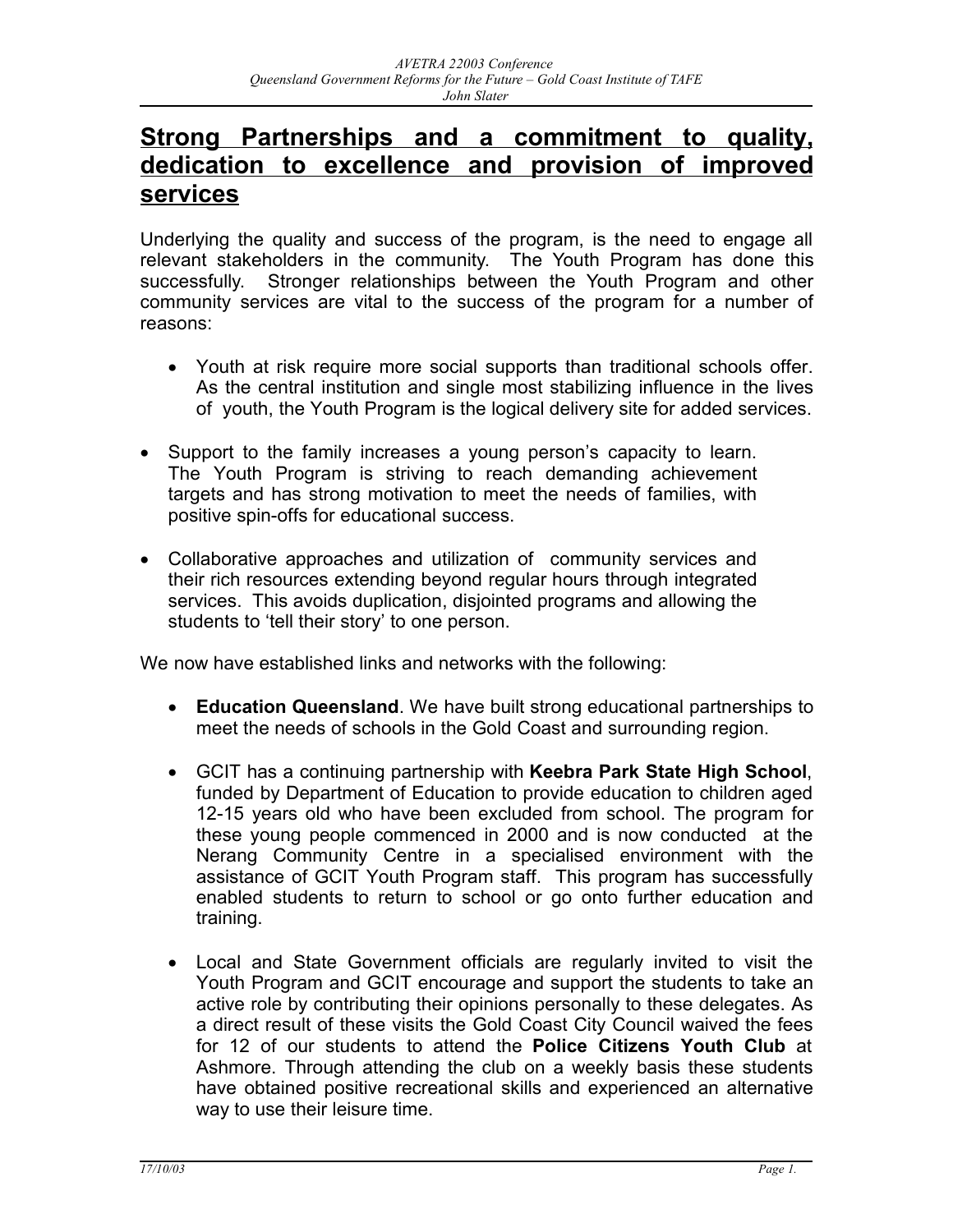- GCIT works closely with the **Department of Families** who refer their clients to us regularly.
- Partners and supporters who provide input and assistance to the Youth Program and who also refer their clients to us regularly include:
	- $\triangleright$  Streetsmart
	- $\triangleright$  YHES House
	- **► Family Youth and Community Services**
	- ▶ Project for Homeless Youth
	- $\triangleright$  Mirakai Drug Rehabilitation Centre
	- $\triangleright$  Lifeline
	- Juvenile Aid Bureau
	- $\triangleright$  Re-Connect Family Support
	- $\triangleright$  Employment Plus
	- ▶ Gold Coast Youth Commitment Forum
	- $\triangleright$  Job Networks
	- Education Queensland and the Gold Coast Secondary Schools
	- $\triangleright$  Cetrelink
	- DET

### **The Future**

GCIT has a clear vision for the future Youth Program. This vision is shared by the Director and all staff members in the program, who embrace it with the same energy. The growth of the GCIT Youth Program and subsequent achievement of objectives is testimony to their vision. GCIT has always encouraged its staff to exercise initiative and take ownership of projects. This produces a positive environment where teamwork can, and does, thrive.

This program has been cited as best practice with the "Queensland Government 'Green Paper' on Education and Training Reforms for the Future". GCIT will deliver a 3 stage Youth at Risk / White Paper ETRF Trial for 2002 / 2003 to ensure an ongoing commitment to our youth at risk.

### **Some Case Studies**

#### **Ricky Burton, 14, Youth Program 2001**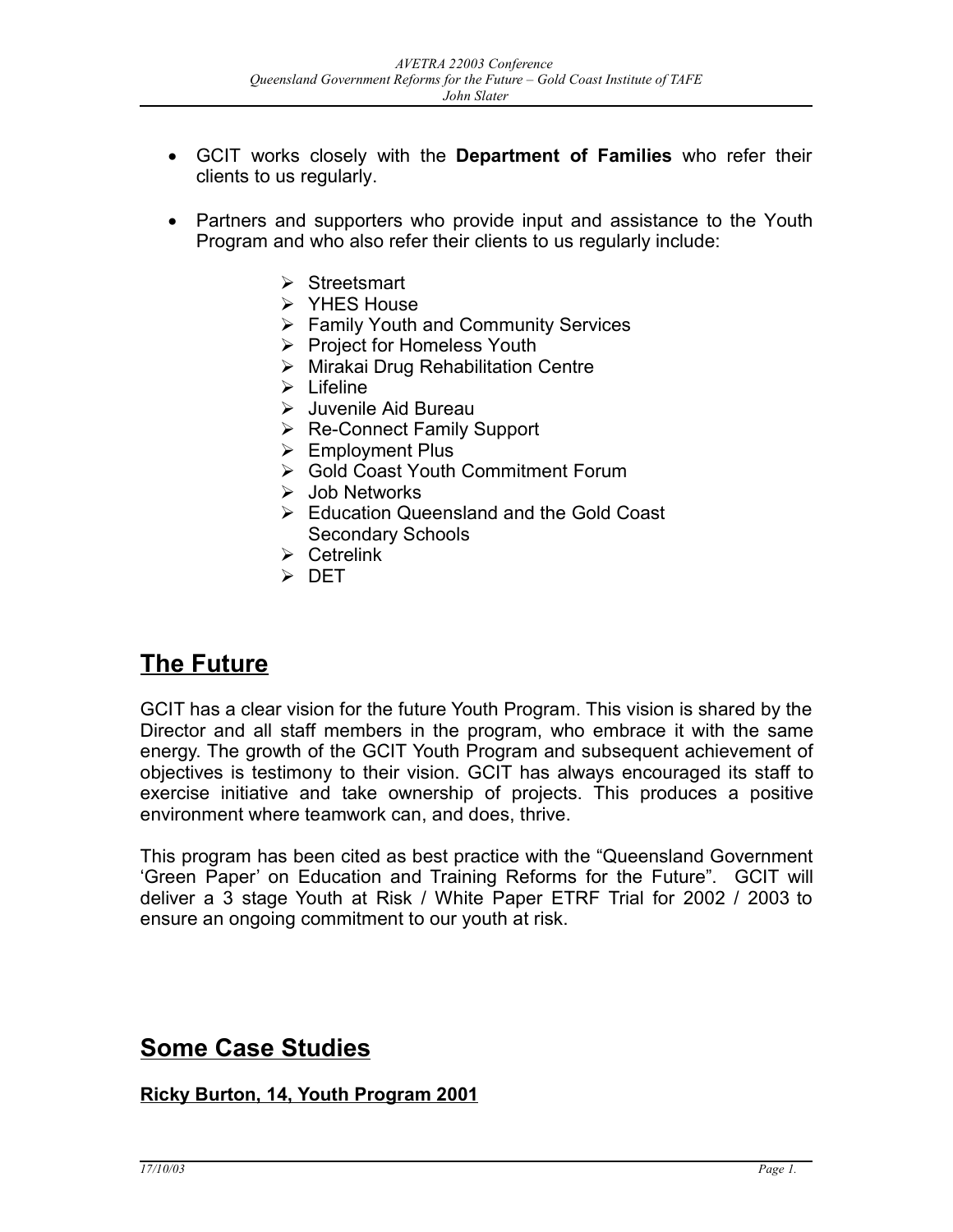*"I was expelled for hitting a teacher. It's my choice to be here or not and I can talk to the [GCIT] teachers about all sorts of problems in my life. I'd like to have a go at retail but eventually want to become a nurse."*

#### **Sam Guidici, 15, Youth Program 2001**

*"I was expelled from school. TAFE is more enjoyable and is an easier atmosphere. I am treated more like an adult. I want to go on to further education in I.T."*

#### **Rochelle Hincks, 17, Youth Program 2001**

*"I was frustrated at school and I wasn't learning. At TAFE I was treated with respect and made to feel I was worth something. After graduating from the Youth Program I got a job and now I'm thinking of further study, maybe Law*"

#### "**Kristen Johnson, 16, Youth program 2001**

*"School is for some people – it just wasn't for me, so I came here to TAFE and realised that I actually enjoy learning the things that I am taught here. To me, TAFE was a step forward in life."*

### **Conclusion**

The Gold Coast Institute of TAFE Youth Program has many documented examples of our achievements. The major developments to the GCIT Youth Program over the past five years have been to respond to the needs of young members of the Gold Coast community most at risk in terms of disengaging and to assist them to integrate successfully.

In particular, the development of the *Youth Pathways Program* has enabled GCIT to devote more time to raising Literacy and Numeracy skills to NRS Levels 2 & 3, as well as incorporating strategies to encourage better behaviour in the classroom and establish a learning pattern.

This program has led to less of an attrition rate and proved that students progressing to vocational training are better able to cope with a classroom environment and with the literacy and numeracy skills needed to study and work.

Measurable outcomes include:

1. Students have established a learning pattern.